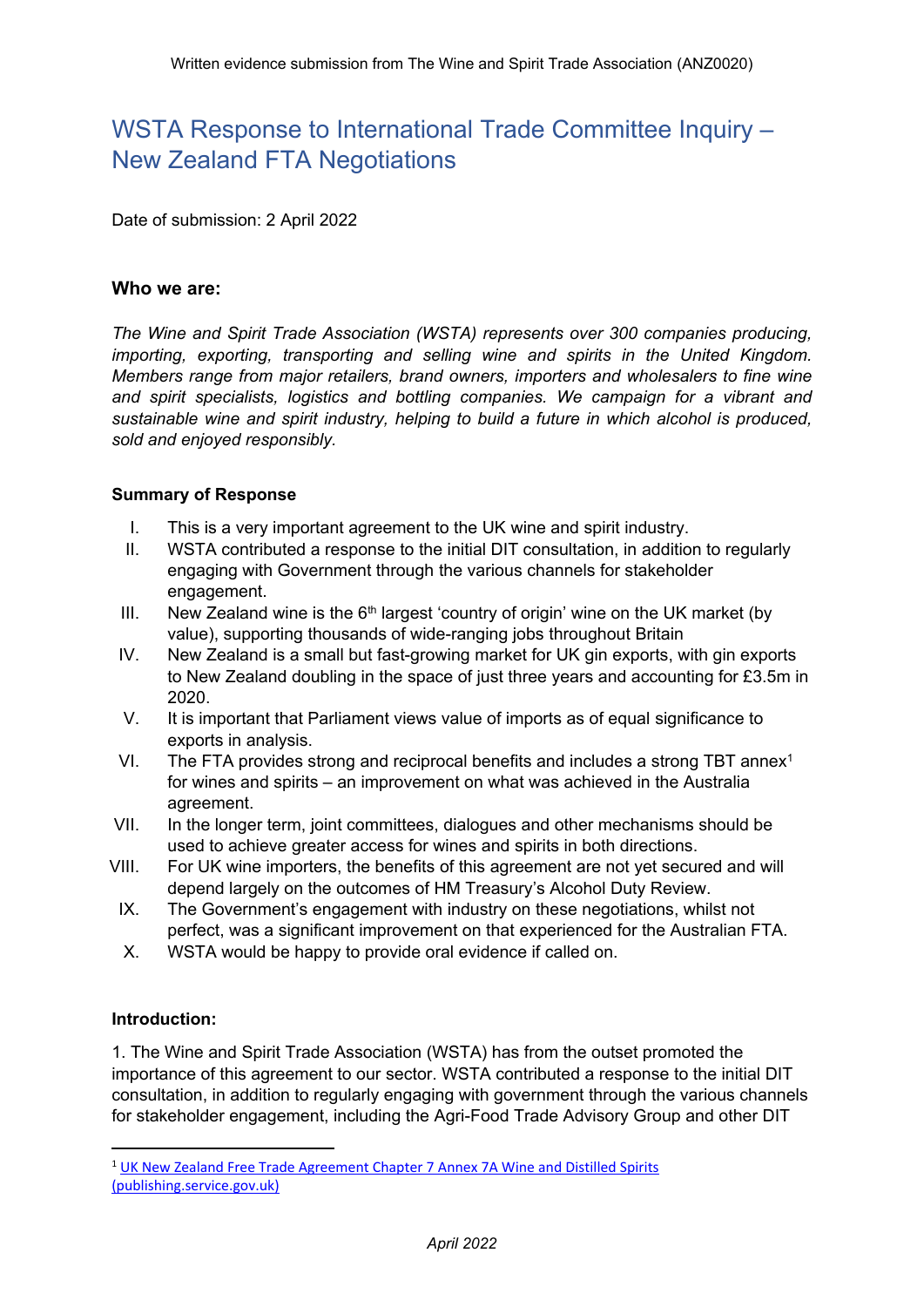mechanisms. We have provided advice to Defra and DIT on industry interests at various stages of the negotiations. Our interests are diverse, and we have member companies who will apply the agreement from both export and import perspectives.

2. New Zealand wine is the 6<sup>th</sup> largest 'country of origin' wine on the UK market (by value), supporting an extensive range of jobs throughout Britain, from bottling and logistics to marketing, hospitality and retail. It is an important import to the UK economy and is worth £730m in UK sales<sup>2</sup>. The UK is the number one market for many of New Zealand's wine producers and a key market in pursuit of export market diversification.

3. New Zealand is also a small but fast-growing market for UK gin exports, with gin exports doubling in the space of just three years and accounting for £3.5m in 2020<sup>3</sup>. Whilst New Zealand is often an export market target due to the ease of doing business in terms of language and law, for SMEs the cost of freight and travel can act as a barrier to entry.

4. An agreement that removes tariffs and eases non-tariff barriers has strong potential to support these two categories to continue to grow trade in respective directions, but it must be backed up by continued government support and focus.

## **To what extent has the Government achieved its stated negotiating objectives or delivered on the Agreement in Principle?**

5. This is not applicable to our response. We will focus on wines and spirits and the outcomes that the sector can achieve or not, as to whether this agreement is a success. We will leave it to other organisations to give broader views of the negotiated outcome. Overall, we believe there is good value for wines and spirits.

### **How might the UK-New Zealand FTA affect you, your business or organisation, or those that you represent? If possible, please describe the current situation and what you expect to change as a result of this agreement.**

6. If implemented effectively, the terms of the FTA are likely to alleviate some of the difficulties in trading between both countries, including removing tariff barriers for our products and potentially reducing customs clearance times, which would benefit already under-pressure supply chains. The inclusion of a TBT Annex for wines and distilled spirits is a really positive development and a good build on what was achieved in the Australia agreement.

7. The Annex is set to open up the UK market to a wider variety of wines from New Zealand, which will support the UK economy from bottling, logistics and marketing, through to hospitality and retail. The elements included on labelling will help to create certainty for exporters and importers, and the inclusion of mandatory lot codes for spirits products will lead to greater traceability and brand protection. Overall it is a high-standard annex which should be commended.

#### **What opportunities or potential costs does this agreement present for the UK as a whole?**

<sup>2</sup> WSTA Market Report, 2021

<sup>3</sup> UK Trade Info, HMRC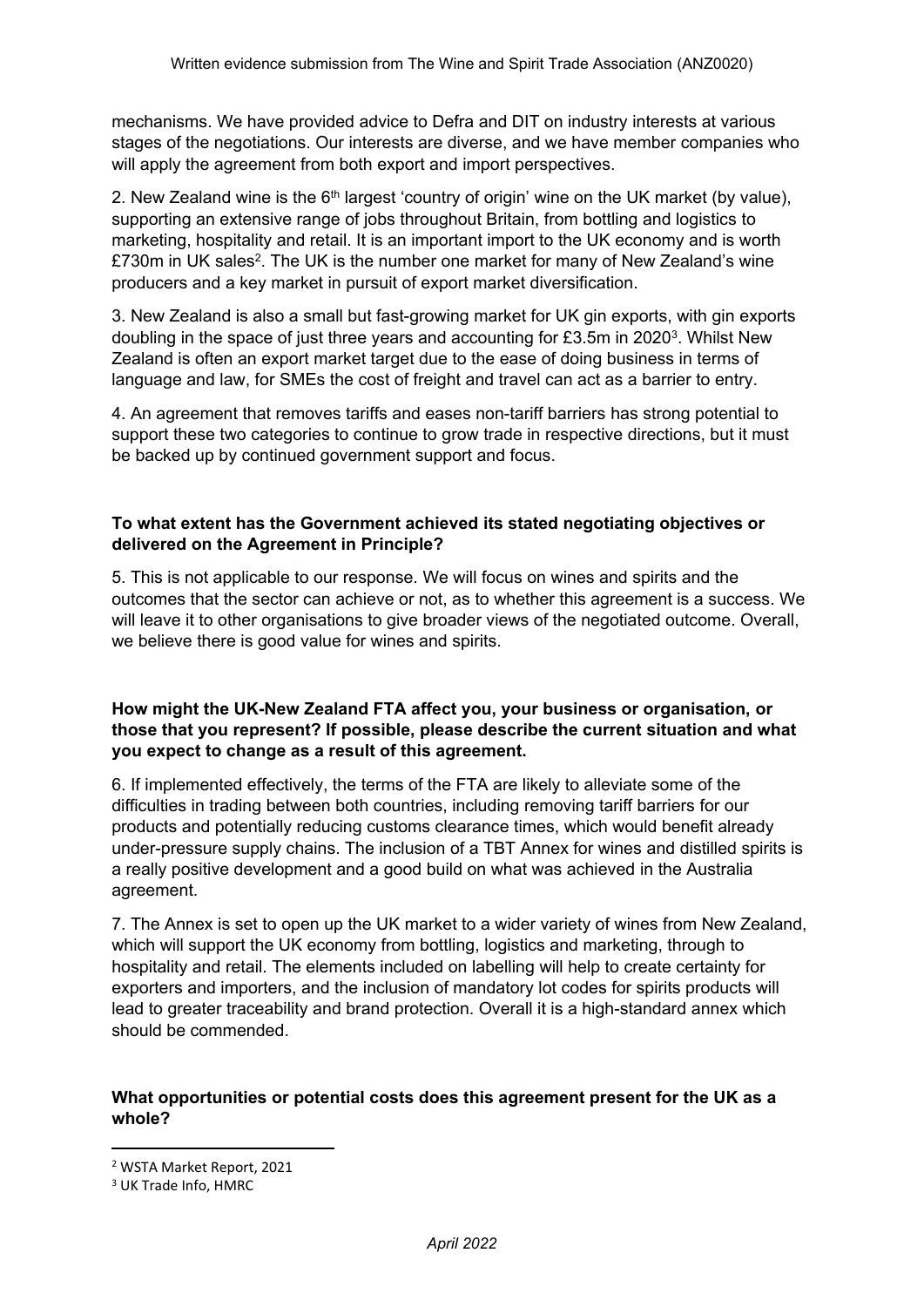8. Not applicable to our response beyond the benefits for the wine and spirit sector set out in the next answer.

#### **What opportunities or potential costs does this agreement present for the wine and spirit sector?**

9. For spirits exporters, the agreement is set to remove tariffs, on entry into force. As with the Australia FTA, this is positive, including for British gin producers, who continue to see continued potential in the New Zealand market. The Government must now consider how best to support these companies, especially SME craft distillers, to trade with a market which is geographical distant and expensive to build a brand in. Removing a 5% tariff will not be the end of the job for spirits exports to boom. Export support and promotion will be crucial, and that can take many forms, from support for trade shows and introductions to buyers, to access to market insights.

10. For wine, arguably, the two most important goals of the post-Brexit environment have been delivered, with the tariff removal coming alongside December's more widely applicable removal of burdensome VI1 forms. The annex also allows for a greater variety of New Zealand wines to enter the market, as it extends to recognise New Zealand's wine making practices that are different to UK ones. This is a positive build. The language in the annex around not requiring any future wine certification akin to the VI1 will also provide greater certainty for the trade.

#### **What opportunities or potential costs does this agreement present for UK consumers?**

11. This will entirely depend on the outcome of the Treasury's alcohol duty review. UK wine and spirit consumers are facing an increasingly difficult cost of living crisis and current government proposals on taxation are only likely to make wine and spirit products more expensive, not more affordable.

## **Are there any opportunities which have been missed, or could have been taken further?**

12. Within the framework of an FTA, this delivers well for the wine and spirit industry.

#### **Are there any barriers which you anticipate would prevent you, your business or organisation, or those you represent from taking full advantage of the agreement? If so, what might help you overcome these barriers?**

13. The geographical distance between both markets is the biggest remaining barrier to trade. Government should consider in what ways it can reduce this burden for exporters.

**Has the Government got the right balance overall in terms of any trade-offs it has made, and how do you expect these will affect you, your business or organisation, or those you represent?**